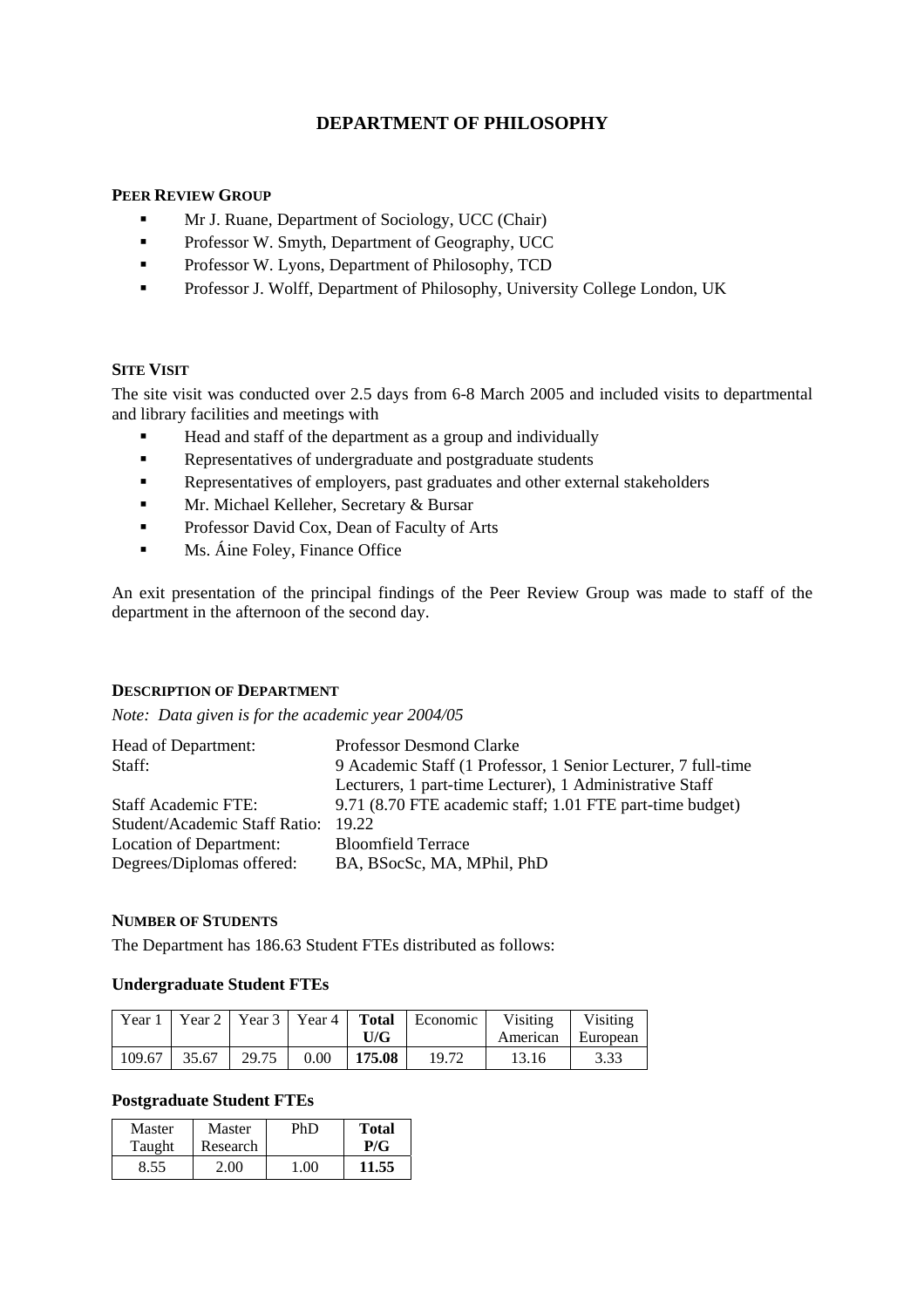#### **MISSION STATEMENT**

"We understand philosophy as an integral part of an education in the humanities."

# **AIMS OF DEPARTMENT**

- To help students to develop the critical skills of analysis and reflection which are characteristic of the philosophical enterprise.
- To apply those skills as widely as possible [both at work and elsewhere].
- To contribute directly and indirectly to the level of public awareness about all those issues, political, social, and economic, where Philosophy can benefit discussion.

# **GENERAL COMMENT ON QUALITY REVIEW**

The importance of philosophy for this or any College is clearly indicated by the fact that Philosophy has been made a core part of the new programmes of 'The Broad Curriculum' (TCD) and 'Horizons' (UCD) whereby universities have been urged to make bridges between the two cultures of arts and sciences. This recognizes the intellectual importance of the mental discipline of rigorous objective logical argument, conceptual critique and clear thinking, that is at the core of philosophy, as well as the cultural importance of studying the classical philosophical texts (such as Plato, Aristotle, Descartes, Hobbes, Locke, Kant, Wittgenstein and Popper) which form a major segment of the disciplinary core of our western culture including both arts and sciences.

The present review takes place at a critical time for the Department. The practice of replacing permanent posts with temporary appointments has created an atmosphere of uncertainty within the department. Despite this, the solidarity among the staff is impressive as is their commitment to the programme and the students and their own research activity. As a consequence, the department's selfanalysis exercise had only limited reflection upon opportunities for the department. Also the benchmarking exercise was not undertaken in any formal way. This is not surprising, given the department's sense of lack of control over its own future. Nevertheless over two days of in-Departmenth interviews the PRG was able to develop a clear understanding of the issues and to draw out a SWOT Analysis, and a rudimentary benchmarking exercise.

# **SWOT ANALYSIS**

**Strengths:** Important contributor to education of students from wide range of areas; Growing interest in philosophy throughout Europe and the western world; Extraordinary range of teaching for such a small department; Enthusiastic, research active staff; Good, co-operative relations between staff; Effective informal administrative procedures; Well-received teaching, enthusiastic appreciative students, quality confirmed by external examiners' reports; Natural place for people in region to study; Increasing FTEs; Good numbers of JYA students; Innovative and effective MA programme; Very active conference and visitor programme; Good community relations within university and region.

**Weaknesses:** Large number of contract staff, which impedes University's mission of developing international research capacity and PhD programmes; Unbalanced staff structure; Historically poor (although improving) library resources; Impending retirement of all senior staff; Need for improved long term strategic vision/planning; Unresolved nature of governance of Politics degree.

**Benchmarking**: The department is of medium to small size, with a small number of senior staff facing retirement over a short period. This is a situation that a number of Philosophy Departments in the UK have faced over recent decades. It is natural that this situation can provoke feelings of crisis and panic, but there are examples of how this has been well handled.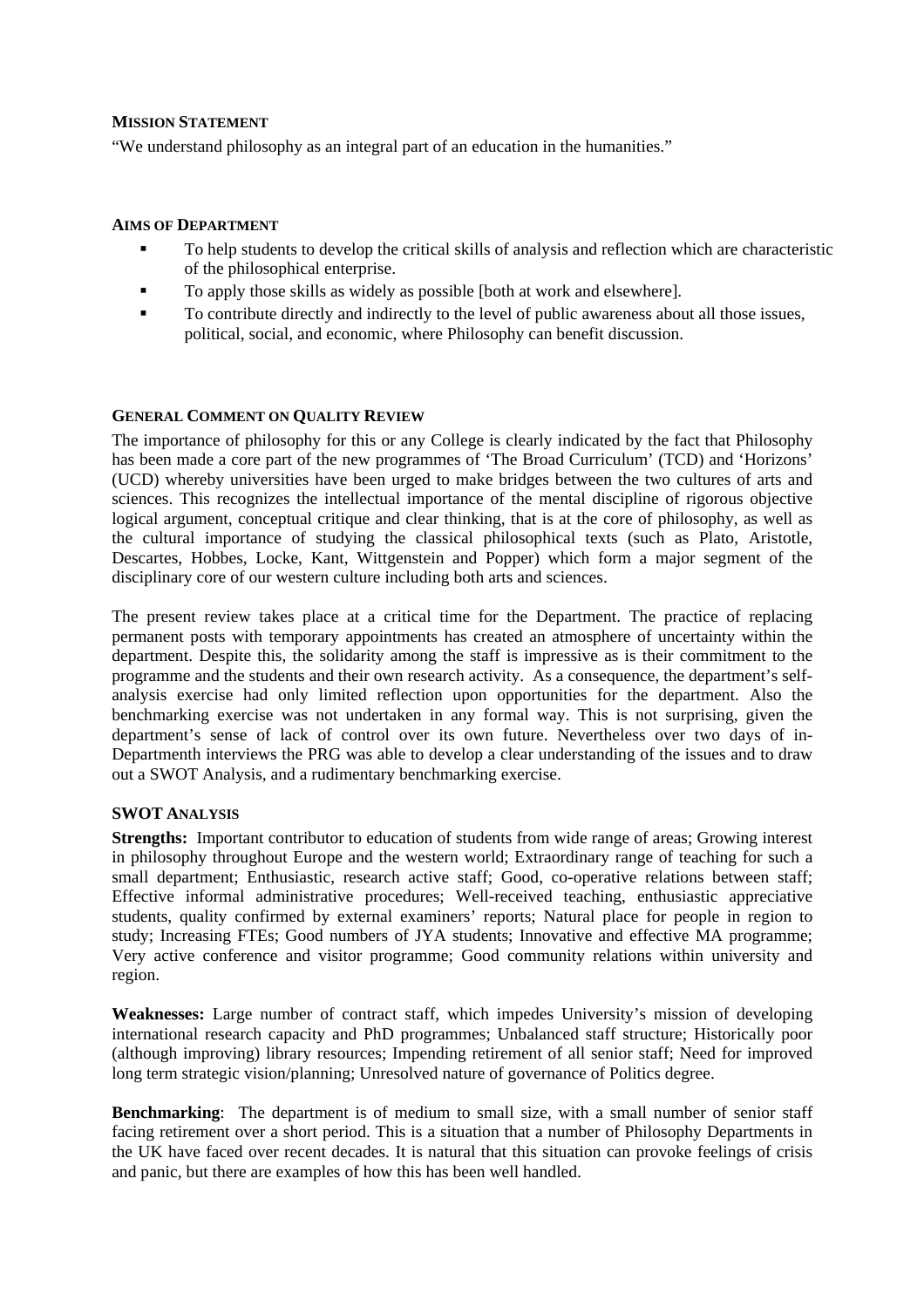# **PROGRESS MADE ON THE IMPLEMENTATION OF PRG RECOMMENDATIONS**

A meeting to discuss progress made in implementing recommendations for improvement arising from the review of the Department of Philosophy was held on 14 November 2006.

Present: Professor David Cox, Head, College of Arts, Celtic Studies & Social Sciences Professor Desmond Clarke, Head, Department of Philosophy Dr Norma Ryan, Director, Quality Promotion Unit Ms Deirdre O'Brien, Administrator, Quality Promotion Unit

*Abbreviations PRG: Peer Review Group VP: Vice-President QPC: Quality Promotion Committee QIP: Quality Improvement Plan ACSSS: Arts, Celtic Studies & Social Sciences* 

| <b>Recommendation of PRG</b>                                                                                                                                                                                                                                                                                                                                                 | <b>Recommendation of QPC</b>                                                                                                                                 | <b>Follow-up Report</b><br>November 06                                                                                                                                                                                                                                                                                    |
|------------------------------------------------------------------------------------------------------------------------------------------------------------------------------------------------------------------------------------------------------------------------------------------------------------------------------------------------------------------------------|--------------------------------------------------------------------------------------------------------------------------------------------------------------|---------------------------------------------------------------------------------------------------------------------------------------------------------------------------------------------------------------------------------------------------------------------------------------------------------------------------|
| That the retiring senior lecturer<br>be replaced immediately by a<br>permanent appointee.                                                                                                                                                                                                                                                                                    | Implemented.<br>Approval has been given by the<br>University for a permanent<br>lecturer to be appointed.                                                    | Implemented.<br>A Lectureship was advertised<br>and the position has been filled<br>at lecturer level (below the bar)                                                                                                                                                                                                     |
| That College plan and work<br>towards an establishment of<br>five permanent members in<br>post when the Chair and other<br>senior positions are vacated.<br>Without this, the department<br>faces the risk of being unable<br>to deliver its programme,<br>putting UCC in danger of<br>failing to meet its contractual<br>obligations to students.                           | The QPC noted that this is a<br>matter for the new College of<br>Arts & Social Sciences and<br>should be discussed with the<br>Executive Dean in the autumn. | Implemented.<br>The Department now has six<br>permanent staff members<br>(including one member who<br>will not start until Sept 07 and<br>excluding the present<br>incumbent in the Chair).<br>However, once the current<br>Head retires there will be no<br>member of staff at Senior<br>Lecturer or Professorial level. |
| That the process for replacing<br>the Chair should commence 18<br>months before the vacancy<br>falls due. This is especially<br>urgent given the retirement of<br>all senior staff in the same<br>period, and to give the<br>department a much-needed<br>senior figure to draw post-<br>graduate students and to<br>represent the department<br>within the wider university. | QPC strongly endorsed this<br>recommendation and referred the<br>matter to the Dean                                                                          | Ongoing<br>The process has commenced<br>and is progressing favourably.                                                                                                                                                                                                                                                    |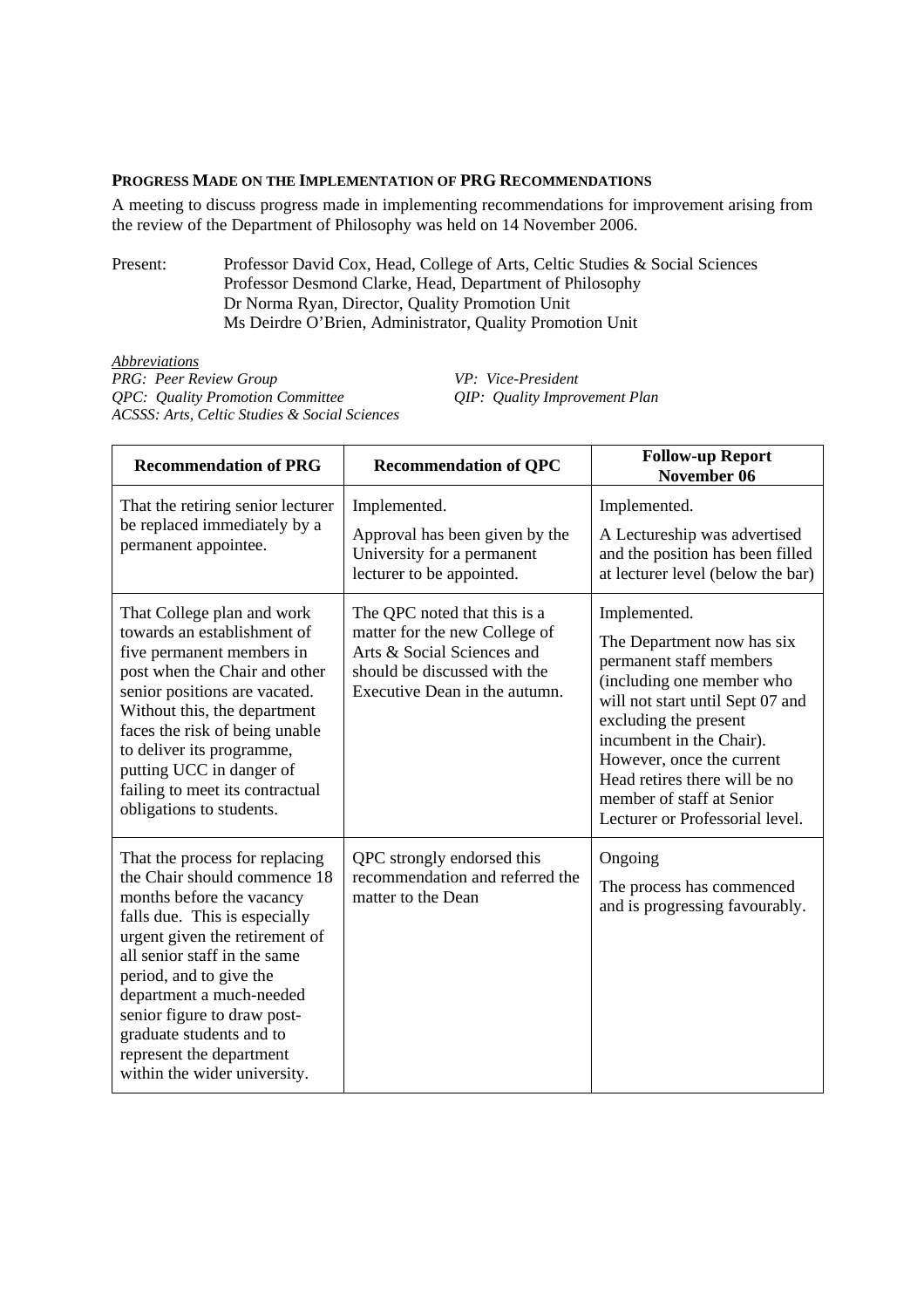| <b>Recommendation of PRG</b>                                                                                                                                                                                                                                                                                                   | <b>Recommendation of QPC</b>                                                                                                                                                                                                                                                                                                                                                                                                                                                                                                                                                                                      | <b>Follow-up Report</b><br>November 06                                                                                                                                                                                                                                                                                                                                                                                                                                                                                                                                                |
|--------------------------------------------------------------------------------------------------------------------------------------------------------------------------------------------------------------------------------------------------------------------------------------------------------------------------------|-------------------------------------------------------------------------------------------------------------------------------------------------------------------------------------------------------------------------------------------------------------------------------------------------------------------------------------------------------------------------------------------------------------------------------------------------------------------------------------------------------------------------------------------------------------------------------------------------------------------|---------------------------------------------------------------------------------------------------------------------------------------------------------------------------------------------------------------------------------------------------------------------------------------------------------------------------------------------------------------------------------------------------------------------------------------------------------------------------------------------------------------------------------------------------------------------------------------|
| That the department formulate<br>a plan for its own development<br>which commands wide<br>consensus among current staff<br>and presents a sound way<br>through the critical transition<br>period ahead.                                                                                                                        | Recommendation strongly<br>endorsed.<br>The QPC recommended that the<br>Department should prepare a<br>plan for a three year timeframe<br>and include consideration of<br>areas of discipline to be focussed<br>on in UCC, including<br>possibilities for the new Chair.<br>Potential areas suggested could<br>include ethics, politics and<br>aesthetics, among others. These<br>all have interdisciplinary aspects<br>- something the university will<br>be encouraging in the next few<br>years. QPC recommended that<br>the department engage a<br>facilitator to assist them in<br>planning the way forward. | Not implemented.<br>This process is difficult to<br>implement in the current<br>transitional phase (up to now<br>the majority of staff have been<br>on fixed term contracts);<br>however, the Department has<br>confirmed that it will develop a<br>plan this academic year.<br>The Department is currently<br>delivering a curriculum<br>conforming to international<br>norms at undergraduate level;<br>however, specific disciplinary<br>areas will be discussed further<br>by the department. The<br>Department will also look at<br>developing a narrower focus at<br>PhD level. |
| That the department should<br>now begin reflection on the<br>type of department they wish<br>to be after the transition period<br>is completed.                                                                                                                                                                                | Recommendation strongly<br>endorsed.<br>See response to the<br>recommendation above.                                                                                                                                                                                                                                                                                                                                                                                                                                                                                                                              | See response to the<br>recommendation above.                                                                                                                                                                                                                                                                                                                                                                                                                                                                                                                                          |
| That the department monitor<br>student numbers and review<br>strategies for consolidating and<br>improving retention rates. In<br>this context, the department<br>should consider the possibility<br>of direct entry degrees and that<br>the College consider the<br>development of a philosophy<br>and science degree option. | Recommendation strongly<br>endorsed.                                                                                                                                                                                                                                                                                                                                                                                                                                                                                                                                                                              | Ongoing<br>The Department currently<br>offers the option of taking 10,<br>30 or 50 credits in Philosophy.<br>Both the Department and the<br>College of ACSSS are opposed<br>to direct entry degrees at<br>undergraduate level.<br>A new staff member due to<br>take up appointment shortly<br>will make possible options in a<br>Philosophy and Science<br>programme; however, the<br>degree option has proved<br>impossible to implement.                                                                                                                                            |
| That the department consider<br>ways of developing and<br>marketing the MA programme<br>as a catalyst for strengthening<br>the PhD intake. In this context,<br>there should be serious<br>consideration of a joint<br>international PhD programme.                                                                             | Recommendation endorsed.<br>The QPC would encourage the<br>department to consider strategies<br>to increase the number of PhD<br>students directly.                                                                                                                                                                                                                                                                                                                                                                                                                                                               | Implemented.<br>The MA degree was reviewed<br>and modularised. It attracts<br>approximately 10 students per<br>year with more than half the<br>applicants coming from<br>outside UCC.                                                                                                                                                                                                                                                                                                                                                                                                 |